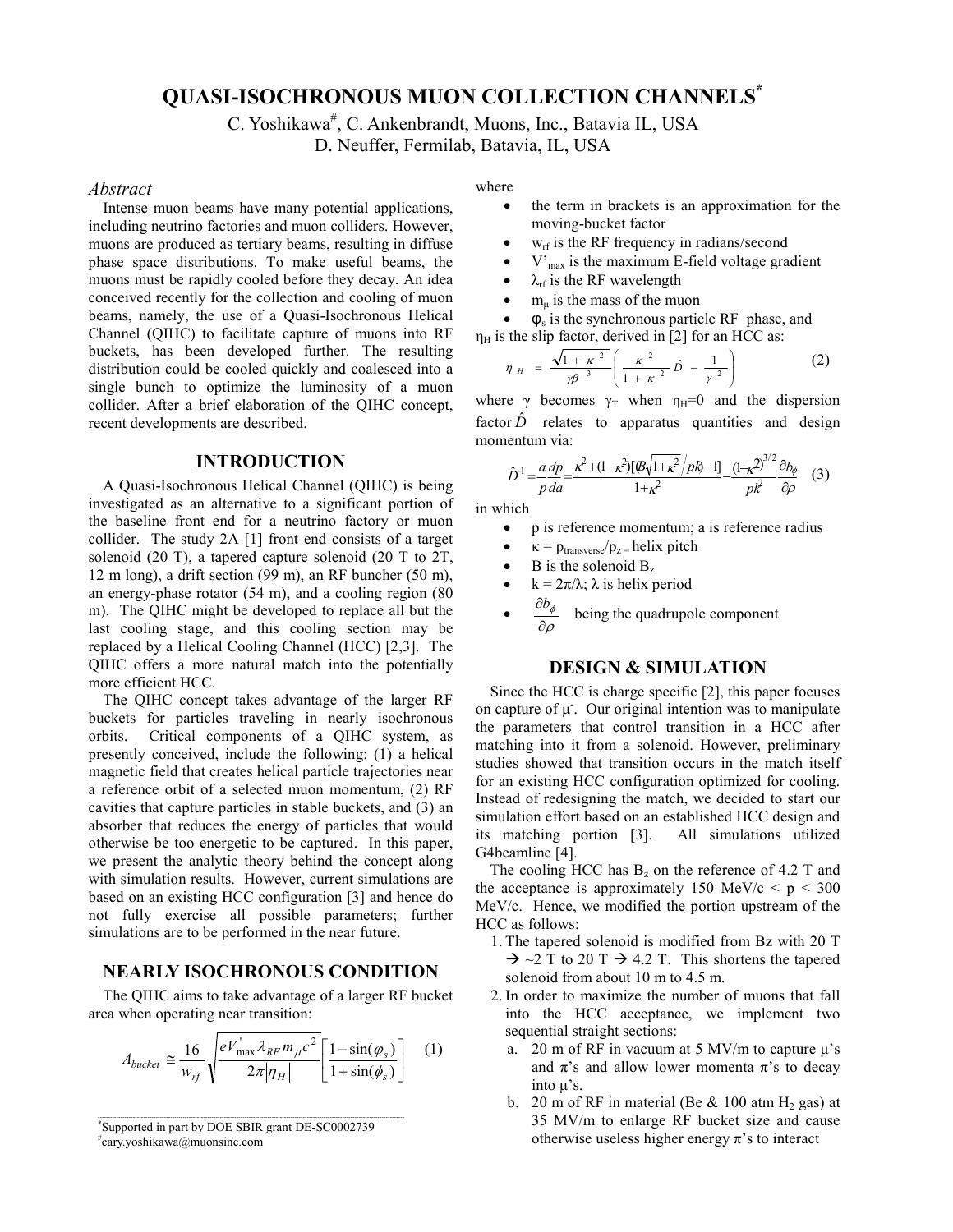| π→μ                                 | п.              |              |                 |
|-------------------------------------|-----------------|--------------|-----------------|
|                                     |                 |              |                 |
| Solenoid 5 MV/m in vacuum<br>₾<br>ш | 35 MV/m in H2   | <b>Match</b> | <b>HCC</b>      |
| 20 <sub>m</sub>                     | 20 <sub>m</sub> | 5.5m         | 20 <sub>m</sub> |

Figure 1: Layout showing modified tapered solenoid ending with Bz=4.2T, 20 m of RF with 5 MV/m in vacuum, 20 m of RF with 35 MV/m in H2 gas and Be windows with varying thicknesses, the matching section, and the HCC.

| z(m)                  | Subsystem       | Purpose                                                     | Physical            | Fields                                                                           |
|-----------------------|-----------------|-------------------------------------------------------------|---------------------|----------------------------------------------------------------------------------|
|                       |                 |                                                             | Dimensions          |                                                                                  |
| $0.0 \text{ to } 4.5$ |                 | Capture/Tapered Enhance pion/muon capture                   | $L = 4.5$ m         | Bsol = 20 T $\rightarrow$ 4.2 T                                                  |
|                       | Solenoid        |                                                             | $R = 7.5$ cm        |                                                                                  |
|                       |                 |                                                             | $\rightarrow$ 35 cm |                                                                                  |
| 4.5 to 24.5           |                 | First straight RF 1. Initial capture of $\pi$ 's & $\mu$ 's | $L = 20$ m          | $\text{Bsol} = 4.2 \text{ T}$                                                    |
|                       | Buncher in      | into RF buckets.                                            | $R = 35$ cm         | 160 RF Cavities:                                                                 |
|                       | vacuum          | 2. Allow lower momenta $\pi$ 's to                          |                     | $V'_{max}$ = 5 MV/m, f = 162.5 MHz                                               |
|                       |                 | decay into $\mu$ 's.                                        |                     | $\varphi_s = 186^\circ$ : $P(\mu-) = 150 \rightarrow 162$ MeV/c                  |
| 24.5 to 44.5          | Second straight | 1.H <sub>2</sub> gas allows higher RF                       | $L = 20$ m          | $\text{Bsol} = 4.2 \text{ T}$                                                    |
|                       | RF Buncher in   | gradient.                                                   | $R = 35$ cm         | 160 RF Cavities:                                                                 |
|                       | 100 atm H2 $w/$ | 2. Be causes higher momenta                                 |                     | $V_{max}$ = 35 MV/m, f = 162.5 MHz                                               |
|                       | variably thick  | $\pi$ 's to interact, enhancing                             |                     | $\varphi_s = 208 \rightarrow 194^\circ$ , $P(\mu^-) = 162 \rightarrow 237$ MeV/c |
|                       | Be windows.     | useful $\mu$ 's.                                            |                     |                                                                                  |
|                       |                 | 3. Transverse cooling.                                      |                     |                                                                                  |
|                       |                 | 44.5 to 50.0 Match into HCC 1. To match between straight    | $L = 5.5$ m         | Bsol = 6.3 T $\rightarrow$ 4.2 T                                                 |
|                       |                 | solenoid into HCC.                                          |                     | $(5.5 \lambda's)$ 44 RF Cavities:                                                |
|                       |                 | 2. Enhance $\mu$ capture due to                             | $R = 35$ cm         | $V_{max}$ = 35 MV/m, f = 162.5 MHz                                               |
|                       |                 | transition occurring in                                     |                     | $\varphi$ <sub>s</sub> varied to maintain P( $\mu$ –)=237 MeV/c                  |
|                       |                 | match.                                                      |                     |                                                                                  |
| 50.0 to 70.0 HCC      |                 | To cool muons in 5D phase                                   | $L = 20$ m          | $\text{Bsol} = 4.2 \text{ T}$                                                    |
|                       |                 | space.                                                      | $(20 \lambda's)$    | 160 RF Cavities:                                                                 |
|                       |                 |                                                             | $R = 35$ cm         | $V_{max}$ = 35 MV/m, f = 162.5 MHz                                               |
|                       |                 |                                                             |                     | $\varphi_s$ =-12.6° to maintain P( $\mu$ –)=237 MeV/c                            |

Table 1: Layout Parameters

with material, producing lower energy  $\pi$ 's that decay into µ's in the useful momenta range.

After the modified portion upstream of the HCC, we began to use the established match and HCC. The match has added to it RF,  $H_2$  gas, and Be windows. The HCC itself also incorporates RF and material, but this is an innovation for the matching section. Figure 1 and Table 1 show and describe the layout, respectively.

Figure 2 shows that muons from a MERIT-like targetry [5] exiting the tapered solenoid peak at around 150 MeV/c in momenta, near the bottom of the HCC acceptance. So, the first 20 m straight is timed to capture 150 MeV/c muons and phased to accelerate them to 162 MeV/c at the end of this first straight, with results shown in Figure 3.



Figure 2: Momentum (MeV/c; vert.) vs. arrival time (nsec; horiz.) for  $\mu$ <sup>-</sup>'s and  $\pi$ <sup>-</sup>'s exiting tapered solenoid.



Figure 3: Momentum (MeV/c) vs. arrival time (nsec) for  $\mu$ <sup>-</sup>'s and  $\pi$ <sup>-</sup>'s after the first straight solenoid in vacuum.

The second straight section introduces a variable amount of Be, totaling half an interaction length for pions, to cause the otherwise useless higher energy pions to interact and create lower energy pions that decay into muons of the right energy for the HCC acceptance. Figure 4 shows the momenta and longitudinal position at creation of muons and pions; pion creation is readily seen at the start of the second straight. The longitudinal dynamics of  $\mu$ 's and  $\pi$ 's at the end of the second straight section are displayed in Figure 5.